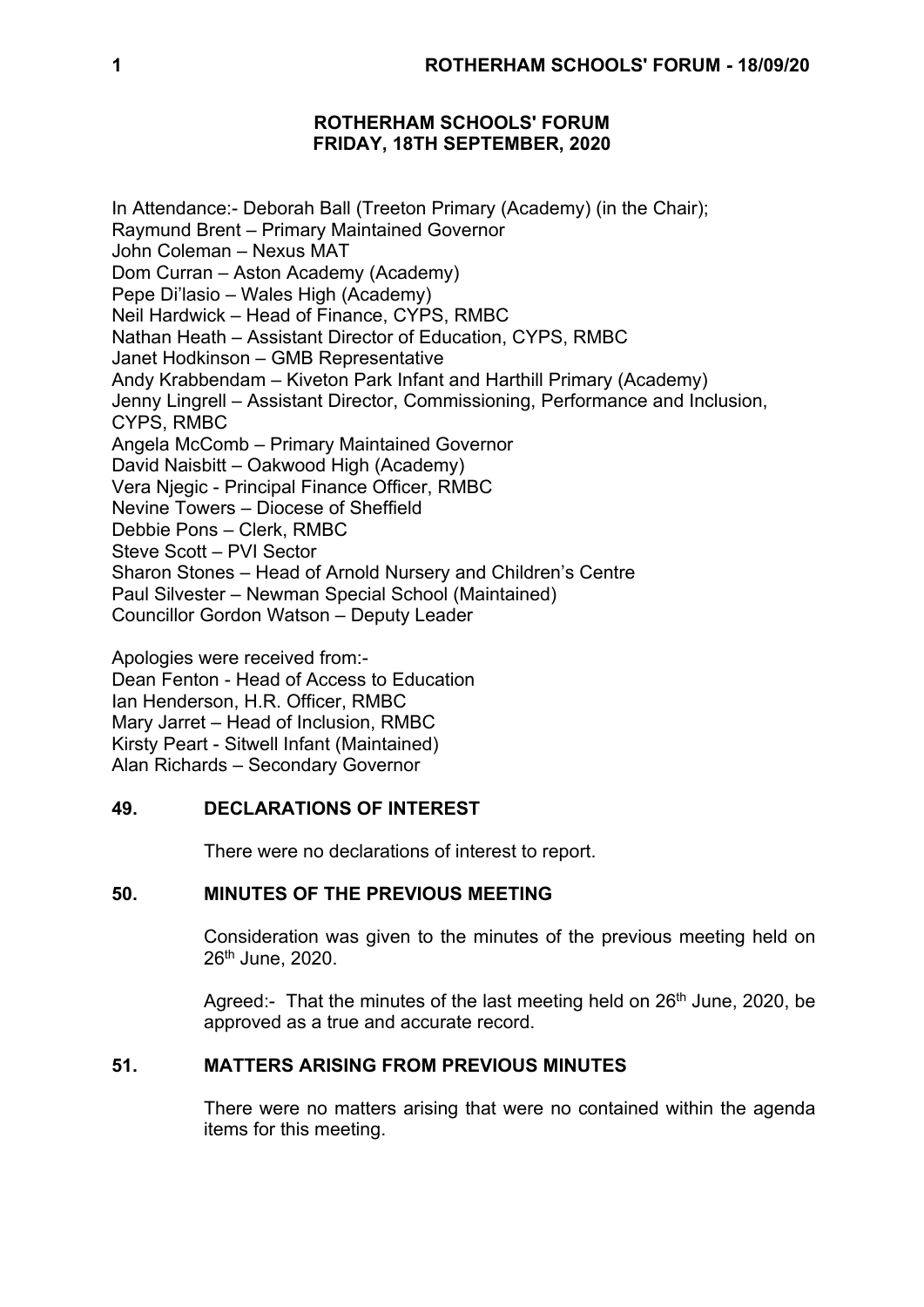### **52. DSG MID-YEAR UPDATE**

Neil Hardwick, Head of Finance for Children and Young People's Service, introduced the report which provided an update on the wider dedicated schools grant (DSG) position for 2020/21 and to ensure Schools Forum Members were aware of the current year position of the wider dedicated schools grant (DSG) and the impact this had on the DSG reserve.

It was pointed out that on closure of the 2019/20 accounts the Council had not been notified of the final early years' adjustment for 2019/20 as a result of the January schools and early years' census. The Council estimated that this would be a £50k addition. However, on the 17th July, 2020 the ESFA provided the final allocations to local authorities and for Rotherham the adjustment was an increase in funding of £43k. The overall impact of the ESFA final allocations was that the Council received £7k less income than initially anticipated

In terms of the 2020/21 overall DSG position the initial allocations were issued in December, 2019 and the latest July, 2020 allocations were updated and detailed as per the submitted report.

The High Needs adjustment could be analysed with additional funding for Imported Places (Jan 20 Census) (£255k). This adjustment was to reflect any changes either in the placement by a local authority of pupils in schools and colleges located in other local authority areas (exports), or in the funding required by schools and colleges accepting pupils and students resident in other local authority areas (imports).

As at the end of August (period 5), the anticipated outturn position indicated that Early Years were currently forecasting a breakeven position at year end; the High Needs DSG had a forecast overspend of £0.420m based on the DSG recovery plan and included anticipated growth on EHCs numbers and the implementation of new developments linked to the SEND Sufficiency Strategy.

Based on the above, the level of DSG central reserves deficit would increase from a deficit of £19.892m (carried forward from 2019/20) to £20.312m at the end of 2020/21 and this would equate to 8.03% of the overall DSG allocation.

In summary, the financial sustainability of the High Needs Block remained a significant cause for concern for the borough which would require addressing for 2021/22.

It was also pointed out that an email had since been received from the ESFA on the 16<sup>th</sup> September, 2020 confirming a DSG management template had been devised for local authorities with a finance deficit. It was, therefore, suggested this be completed and presented to the next meeting of the Rotherham Schools' Forum in November, 2020 to outline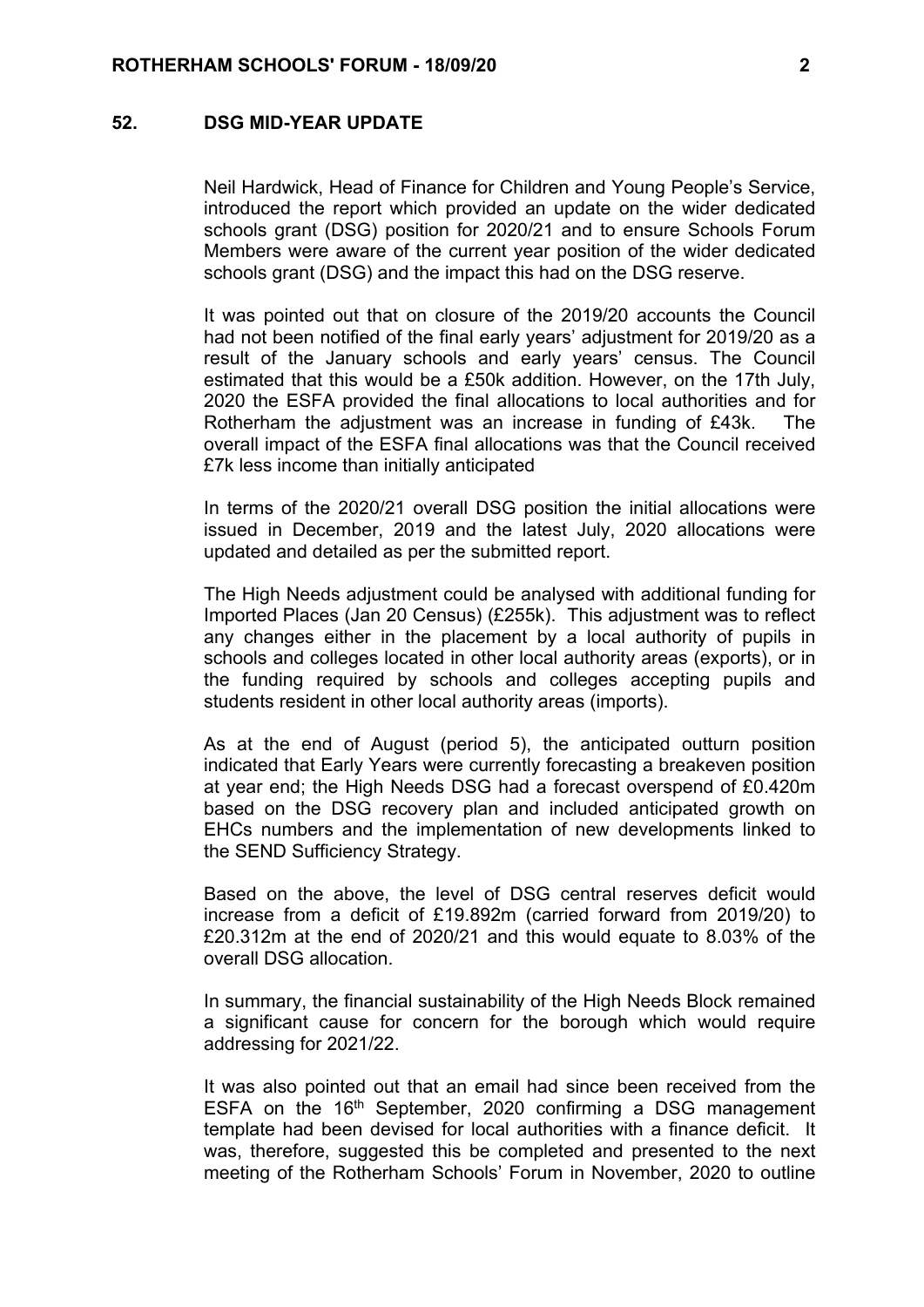the latest projections and strategies.

Forum Members welcomed the report, but expressed some concern with the impact of COVID-19 on the forecasts in terms of potential requests for more EHCP assessments. Whilst this was an area that could spike following the schools' return after the summer break, it would continue to be closely monitored.

Agreed:- That the current position be noted.

**ACTION:- ALL**

### **53. NEW FUNDING ANNOUNCEMENTS**

Vera Njegic, Schools' Finance, introduced the report which provided information relating to the recently announced School Funding Update setting out the key aspects to schools, high needs and central school services national funding formula for 2021/2022.

Provisional funding allocations for 2021/2022 through the schools, high needs and central services national funding formula (NFF) have been published. The 5-16 core schools and high needs budget would, compared to 2019/20 rise by £4.8 billion in 2021/22 and £7.1 billion in 2022/23.

Funding from the teachers' pay grant and the teachers' pension employer contribution grant, including the supplementary fund, had been added to schools' NFF allocations from 2021-22.

The funding had been added to basic per pupil entitlement, to the minimum per pupil funding levels and to schools' baselines so that it was protected through the funding floor. This would simplify the allocation of this funding – worth almost £2bn a year – recognising the fact that these grants were part of schools' core budgets and providing reassurance to schools and local authorities that this funding would continue to be provided.

The minimum per pupil amounts were also set to increase; the current levels were £3,750 for primary and £5,000 for secondary schools. For 2021/2022 the these would increase to £4,000 and £5,150 for primary and secondary respectively. Schools would also receive an additional £180 and £265 per pupil respectively to cover additional teachers' pay and pension costs previously funded through the separate grants. In addition, for 2021/2022 the minimum funding guarantee would be between +0.5% and +2.00% (for 2020/2021 the MFG was between +0.5% and +1.84%).

Local Authorities would only be able to transfer 0.5% of their Schools block with School Forum approval. To transfer more than this or any amount without School Forum approval would require a disapplication request to the Secretary of State.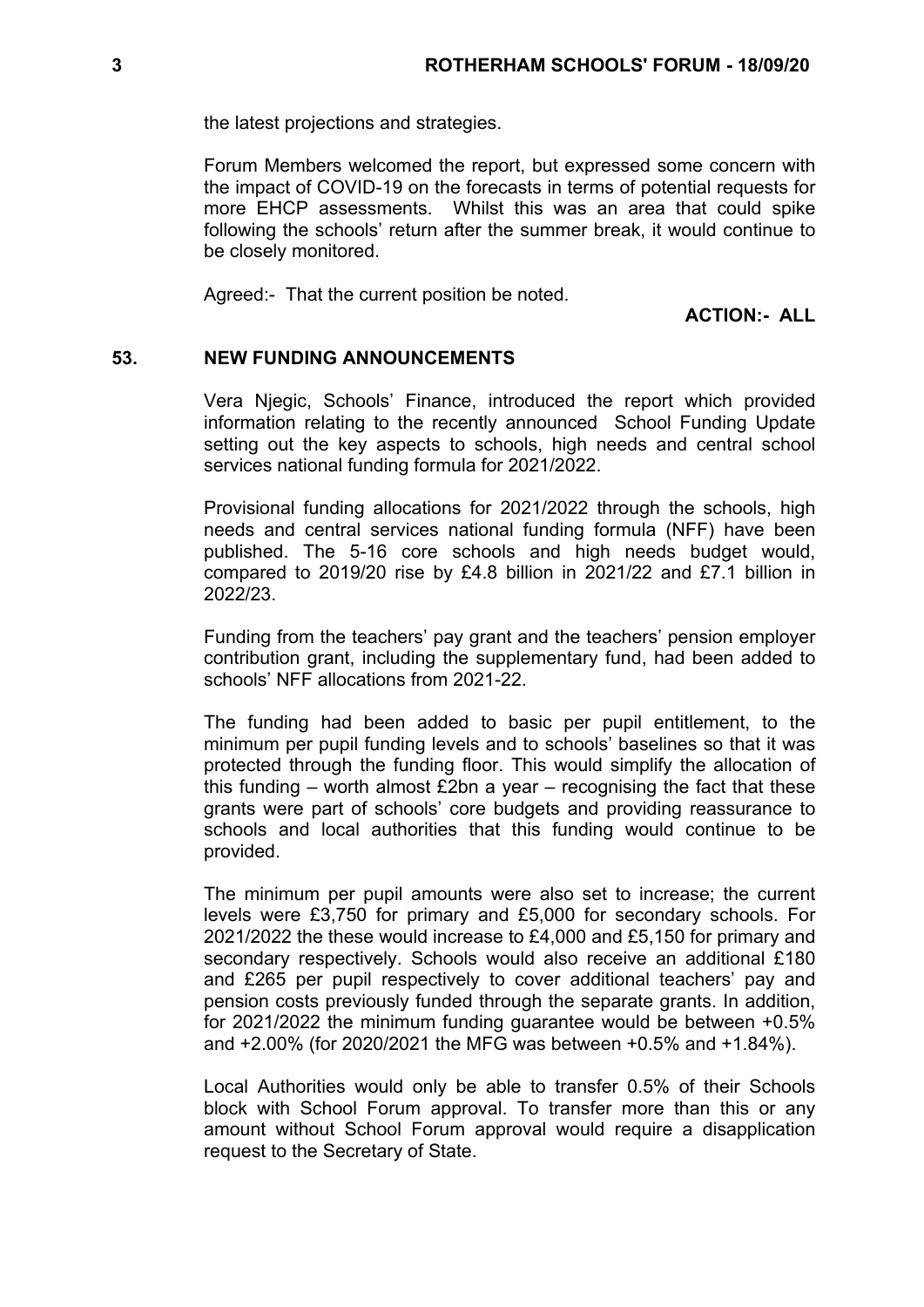Within the allocations announced above, £730m had been included in 2021/22 to support children and young people with special educational needs. The high needs NFF would ensure that every Local Authority received an increase of at least 8% per head of population.

Central schools services funding in 2021-22 would increase by 4% for the ongoing responsibilities that Local Authorities continue to have for all schools.

Agreed:- That the report be received, the contents noted and for all information to be shared with school/academies represented by Schools' Forum Members.

### **ACTION:- ALL**

#### **54. NEW FUNDING ANNOUNCEMENTS**

Vera Njegic, Schools' Finance, introduced the report which provided details of the recently announced School Funding Update relating to funding to support children and young people to catch up following disruption to their education as a result of Coronavirus (Covid-19) and Early Years this autumn term.

On 20th July, 2020 the Government announced £1 billion of funding to support children and young people to catch up. This included a one-off universal £650 million catch-up premium for the 2020/2021 academic year and a £350 million National Tutoring Programme for the most vulnerable and disadvantaged.

The £650 million of universal catch-up premium would be available for all mainstream and special schools and alternative provision. Funding would be provided for pupils with EHC plans who were educated in independent special schools. Schools' allocations would be calculated on a per pupil basis, providing each mainstream school with a total of £80 for each pupil in years reception through to eleven. Special and AP schools would be provided with £240 for each place for the 2020/2021 academic year.

It was noted funding would be provided in three tranches with an initial part payment in Autumn 2020. As the catch-up premium had been designed to mitigate the effects of the unique disruption caused by coronavirus (COVID-19), the grant would only be available for the 2020 to 2021 academic year. It would not be added to schools' baselines in calculating future years' funding allocations.

Schools have the flexibility to spend their funding and a support guide for schools with evidence-based approaches to catch up for all students had been published.

The £350 million National Tutoring programme also provided additional targeted support for those children and young people who needed the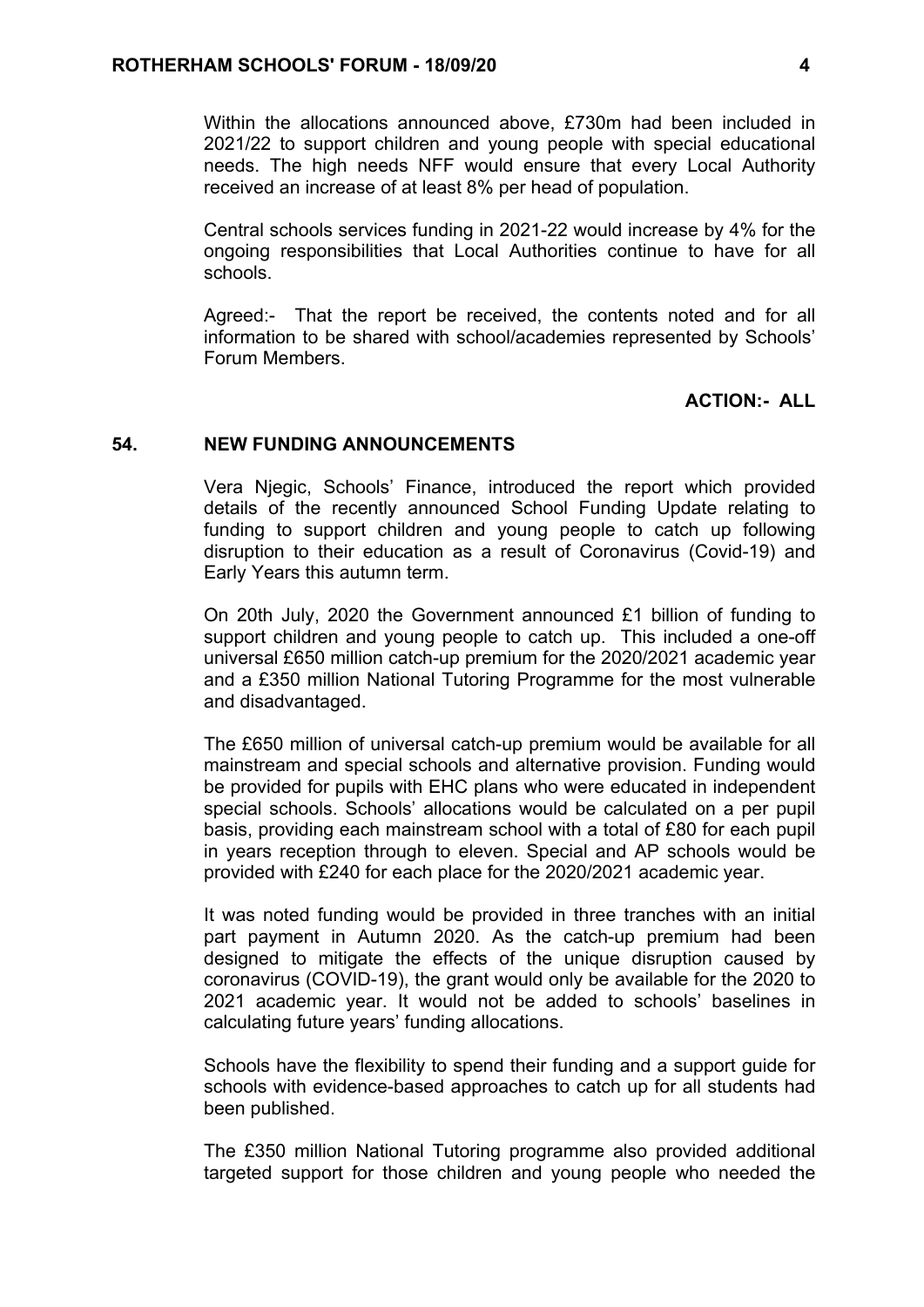most help. Schools and academies would need to submit an application to the ESFA to access this programme and subsidised tutoring.

The Government had also announced its position on funding local authorities and childcare providers for the early years free entitlements for the 2020 autumn term, confirming that they would fund all childcare at the higher of the current and previous autumn terms numbers. This meant that even if providers were open, but caring for fewer children than they usually would be in the autumn term as a result of lower demand from parents or for public health reasons, they could continue to be funded as if the pandemic were not happening. This gave another term of secure income to nurseries and childminders.

Forum Members welcomed the report, but sought clarification on the application and funding process for the National Tutoring Programme and were advised the Programme had been allocated funding as part of the Government's £1 billion Coronavirus Catch-Up Package. This funding would be used to subsidise 15-hour programmes of tuition with 75% of the cost covered by the National Tutoring Programme and 25% by the school.

Agreed:- That the report be received, the contents noted and for all information to be shared with school/academies represented by Schools' Forum Members.

**ACTION:- ALL**

### **55. SEND JOINT COMMISSIONING STRATEGY, SEMH STRATEGY AND SEND SUFFICIENCY**

Further to Minute No. 42 of the previous meeting held on 26<sup>th</sup> June, 2020, Jenny Lingrell, Assistant Director, Commissioning, Performance and Inclusion, gave a presentation, using Powerpoint, on progress of the Rotherham Social, Emotional & Mental Health Strategy, SEND Sufficiency and SEND Joint Commissioning, a copy of which would be circulated to all Schools' Forum Members after the meeting.

The presentation drew specific focus to:-

- Within the Rotherham Social, Emotional & Mental Health Strategy:-
	- **Sufficiency:** develop local education provision that responds to need – this will include flexible and specialist provision:-

Maltby Hilltop, Waverley, Milton Special, Wales High, Brinsworth and Thomas Rotherham College project developments.

Developing 'turnaround provision' in partnership with the Willow Tree Trust and Wickersley Partnership Trust.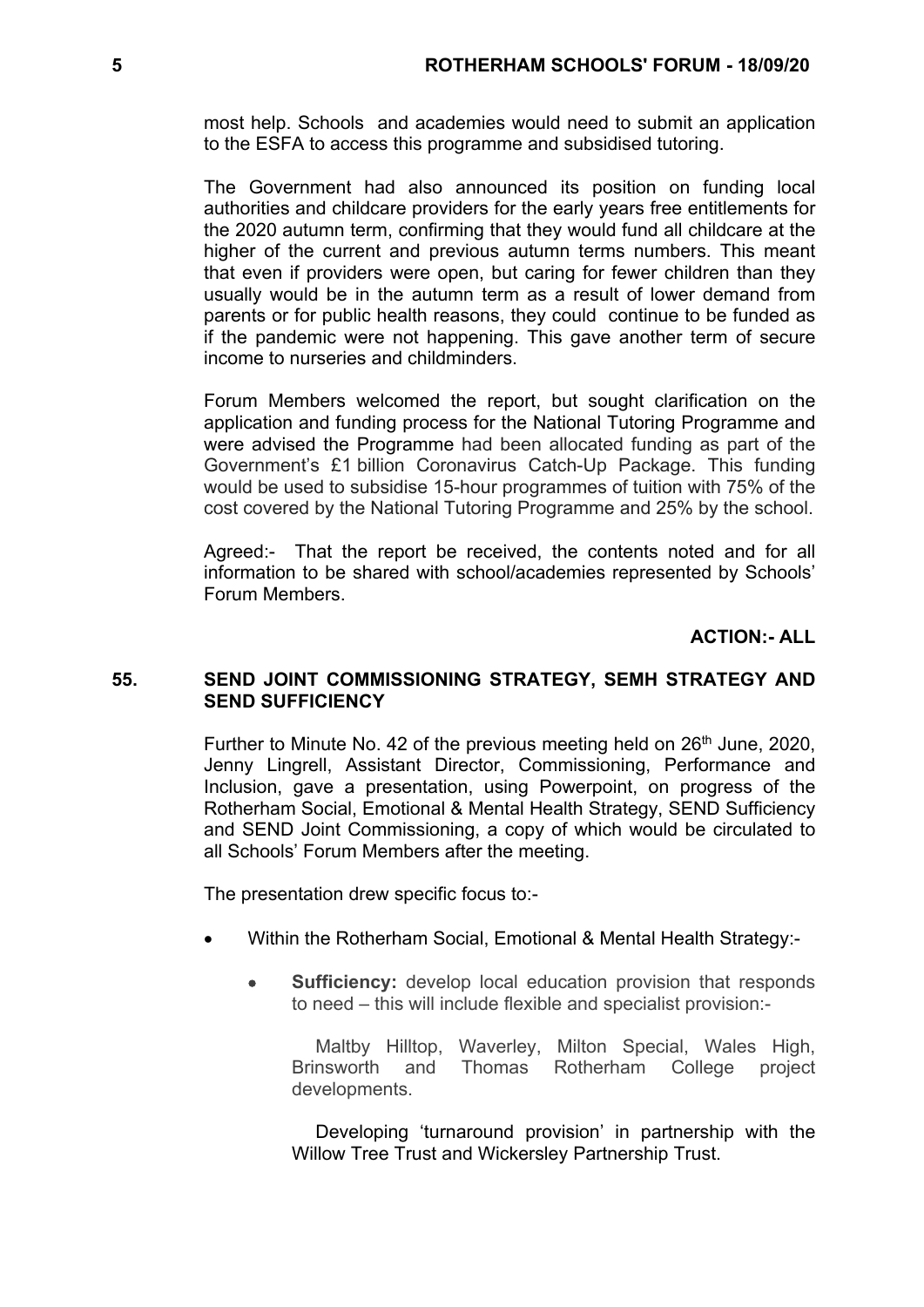**Phase one:** pilot with small number of children with identified need within the Trust and **Phase two:** development of borough-wide offer with clear pathways and governance and would align with the Isos findings and recommendations and include joint work with the DfE to meet the guidance for the statutory processes.

 **Seamless Pathways:** ensure that pathways to support are connected and aligned and develop a clear behaviour pathway that includes responses to attachment and trauma:-

Phase one: implementation of the mental health trailblazer Phase two: pathway review

- Refreshed neuro-developmental pathway will be launched before end September.
- Commencing review of psychological therapies pathway.
- Aligning with Covid-19 responses and learning.

The Wellbeing for Education Return project had two elements; a new national training package providing guidance and resources for education staff on responding to the impact of Covid-19 on the wellbeing of their students and pupils and funding to local authorities to help put local experts in place to work with partners to adapt this training, deliver it to nominated staff in education settings, and provide ongoing advice and support until March 2021

This does not replace the long-term strategy to introduce new mental health support teams, but developed training for senior mental health leads in schools and colleges and tested approaches to delivering four week waiting times for access to NHS mental health support.

The Anna Freud Link Programme aimed to bring together education and mental health professionals so that more children and young people got the help and support they needed, when they needed it. Online workshops would be facilitated by Anna Freud Centre and participants would need to complete a self-study module prior to attending the workshop and specific requirements for each cohort.

The Ambition aligned to Rotherham's SEMH Strategy as it built confidence and shared understanding across the workforce, identified and met need early, managed capacity across the system, aligned pathways, avoided duplication, confusion and frustration.

 **Partnerships:** develop and sustain robust inclusion partnerships that enable schools to meet need through a collective approach to responding to the needs of individual children.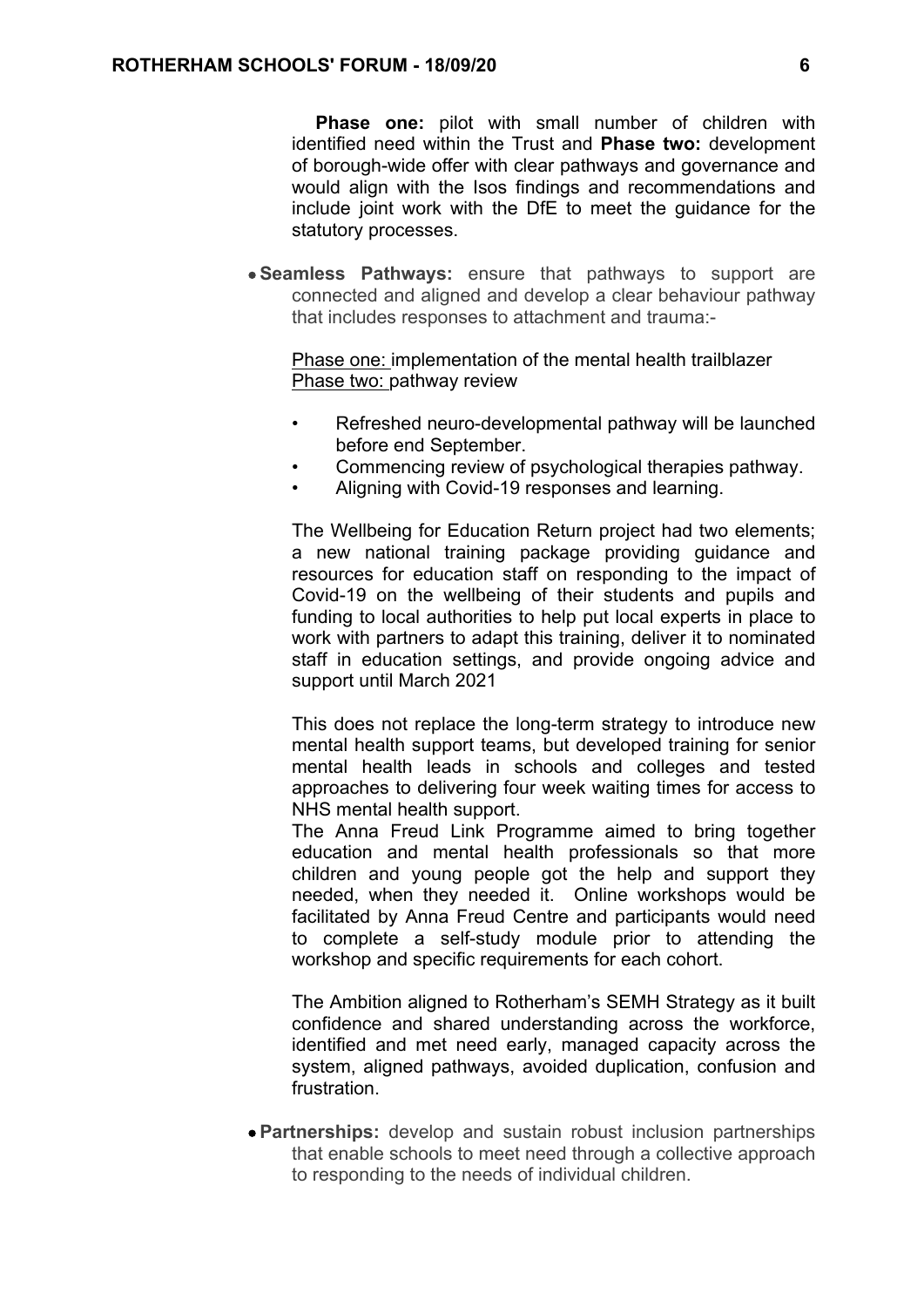**Evidence-Based Approaches:** ensure that the local authority offer (from Early Help and Inclusion services) is underpinned by evidence-based approaches and aligned with clear pathways.

Identifying the aims and approach to the project.

The guiding principles for the Isos Project.

Continuum of primary inclusion support in Rotherham already starting to be developed through discussions to date and the associated timescales.

- **Workforce:** develop a robust training and support, enabling practitioners to feel confident in responding to the needs of children and young people with SEMH need. This would involve:-
	- Completing a full audit of the current offer of training and workforce and development.
	- Co-producing with stakeholders a comprehensive training offer to support the workforce and families to meet the needs of children and young people with SEND.
	- Ensuring that the recommended models are evidencebased or evidence-informed.
	- Making recommendations of where training currently delivered by in-house providers across the system should continue to be commissioned, and where it should be potentially de-commissioned.
	- Ensuring that the offer is clear and that there is no duplication across the system.
	- Researching and recommend options for commissioning external providers of training where this offers high quality and represents value for money.
	- Designing a web-based interface that will enable the children's workforce to identify which training will meet their needs, and support them to access this training.
	- Identifying any gaps, and commission/procure training to meet these needs.
	- Embed the four cornerstones of co-production into the approach.

Analysis of 14 training providers across Rotherham identified 135 potential training and CPD opportunities (including 7 online).

Analysis by category of SEND need, conclusions and recommendations.

Rotherham SEND Joint Commissioning Strategy:-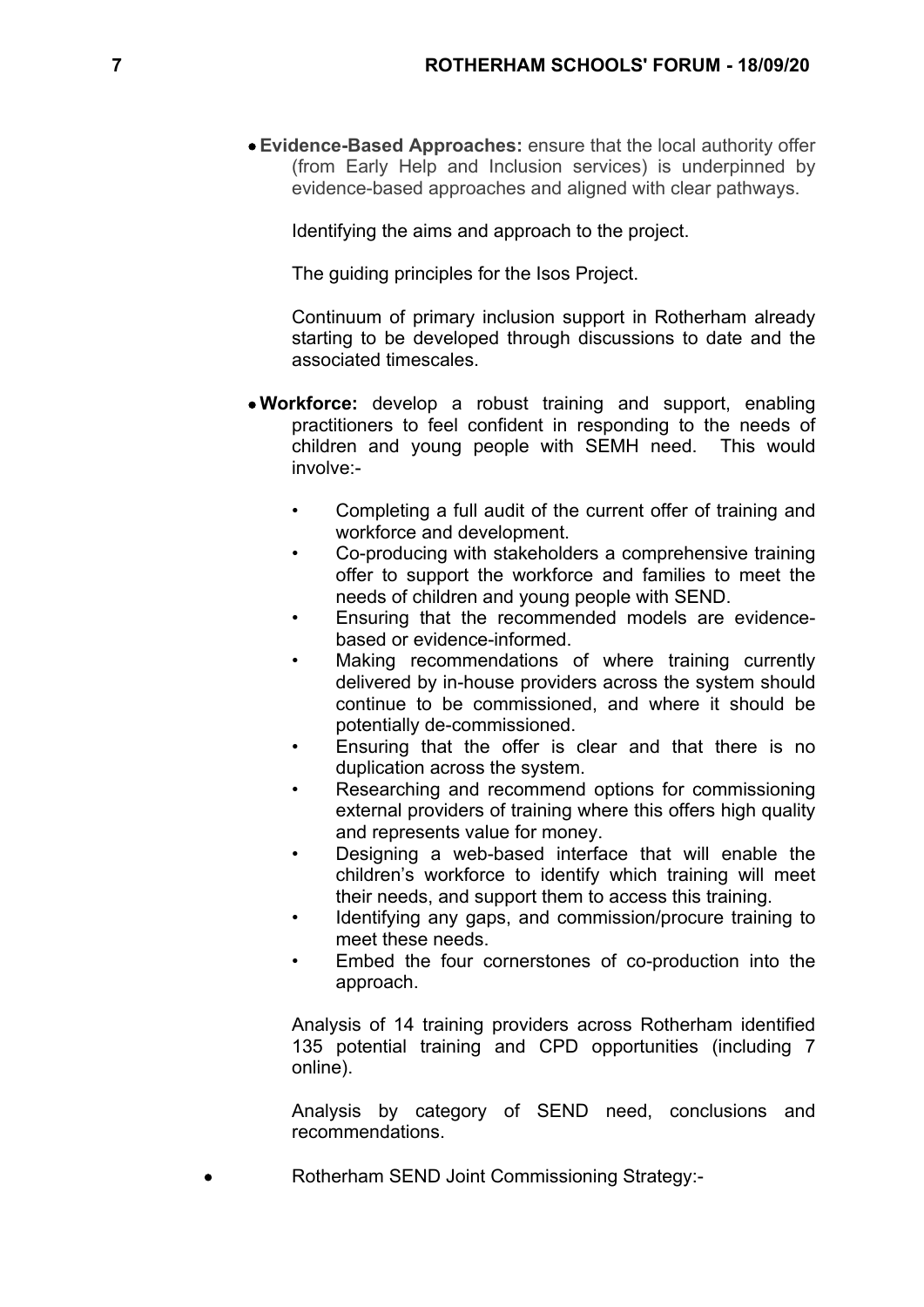- Joint work between Rotherham CCG, The Rotherham Foundation Trust and Special Schools to develop Core Competencies Framework and Documented Roles and Responsibilities.
- Roll-out the Health Offer approach across all community health services, so as to provide clarity to schools and wider partners as to health roles and responsibilities.
- Develop joint commissioning arrangements for Home Care arrangements Re-commission short-breaks, identifying opportunities for alignment between the Local Authority and Rotherham CCG. Review Joint Equipment Panel.
- Develop clear joint pathways of support for children and young people who are accessing specialist school places (SEND Education Sufficiency Strategy) Develop an SEN Support Toolkit.
- Review the offer of speech and language to ensure that it is targeted appropriately at need.
- Develop pathways to support the transition for children and young people with long-term conditions.

The Forum were advised that Isos Partnership, engaged to lead a review of Alternative Provision and Partnerships in Rotherham, had been working on the continuum of inclusion support and AP (with a clear understanding of the roles and pathways), the decision-making processes and responsibility for pupils requiring inclusion support and AP; and the funding system, ensuring this supported strategic priorities and the day-today operation of inclusion support and AP. It was suggested that the Isos Partnership be invited to the meeting in January, 2021 and present their findings.

Forum Members found the presentation very informative and welcomed the approach being taken forward. An update on progress in due course was welcomed. The whole school understanding of the issues was invaluable.

Discussion ensued on the mandatory training of newly and recently qualified teaching staff and how this could be explored further and strengthened.

Agreed:- (1) That Jenny Lingrell be thanked for her informative presentation.

(2) That the presentation slides be circulated to Forum Members after the meeting for information.

**ACTION:- Clerk**

## **56. THE SCHOOL INFORMATION (ENGLAND) REGULATIONS 2020 - FINANCIAL TRANSPARENCY OF MAINTAINED SCHOOLS AND ACADEMY TRUSTS**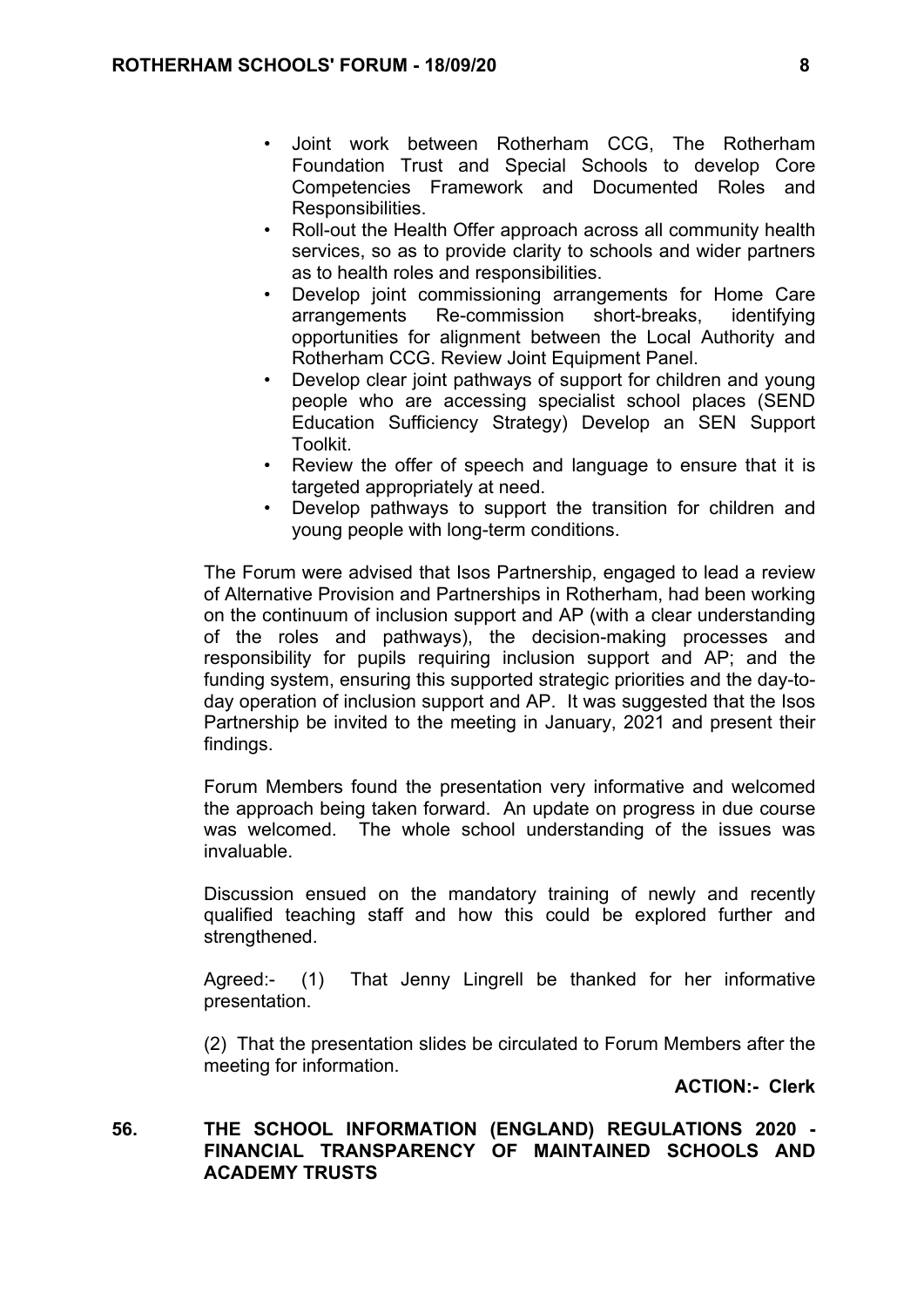Vera Njegic, Schools' Finance, introduced the report which provided details of how in 2019 the Department for Education ran a consultation entitled "Financial transparency of local authority maintained schools and academy trusts" and began implementing the proposals as per the Government response.

Further to the consultation, proposals would be implemented as of 1<sup>st</sup> January, 2021 and would include, amongst others, the DfE publishing names of Local Authorities on gov.uk if they failed to comply with deadlines for returns to the Department.

The DfE would also collect the number of schools with suspended budgets and notices of financial concern through the existing DSG assurance statement signed by the LA Chief Financial Officer (CFO) at the end of the financial year (due September 2021). A new section would be added to the DSG assurance statement that captured the amounts that Local Authorities have recovered from investigating fraud. (September 2021)

A directed revision would be made to Local Authorities schemes for financing schools to make it a requirement for maintained schools to provide them with three-year budget forecasts (starting in 2021/2022) and schools would, therefore, be required to append a list of Related Party Transactions (RPTs) to their response to the question in the Schools Financial Value Standard (SFVS) about their arrangements for managing RPTs.

There would also be a directed revision to LAs' schemes for financing schools, requiring schools to submit a recovery plan to their maintaining authority when their deficit rose above 5%.

The DfE would formalise the approach to working with Local Authorities and include a request at any time during the year for high level action plans.

Under the New Burdens Policy, the Department would compensate Local Authorities for the additional burden that these changes would impose and during 2021-22 through a direct grant to each one, in proportion to the number of maintained schools in that area. An update would be provided to all maintained schools.

Agreed:- That the report be received, the contents noted and for all information to be shared with school/academies represented by Schools' Forum Members.

**ACTION:- ALL**

### **57. SCHEME FOR FINANCING LOCAL AUTHORITY MAINTAINED SCHOOLS**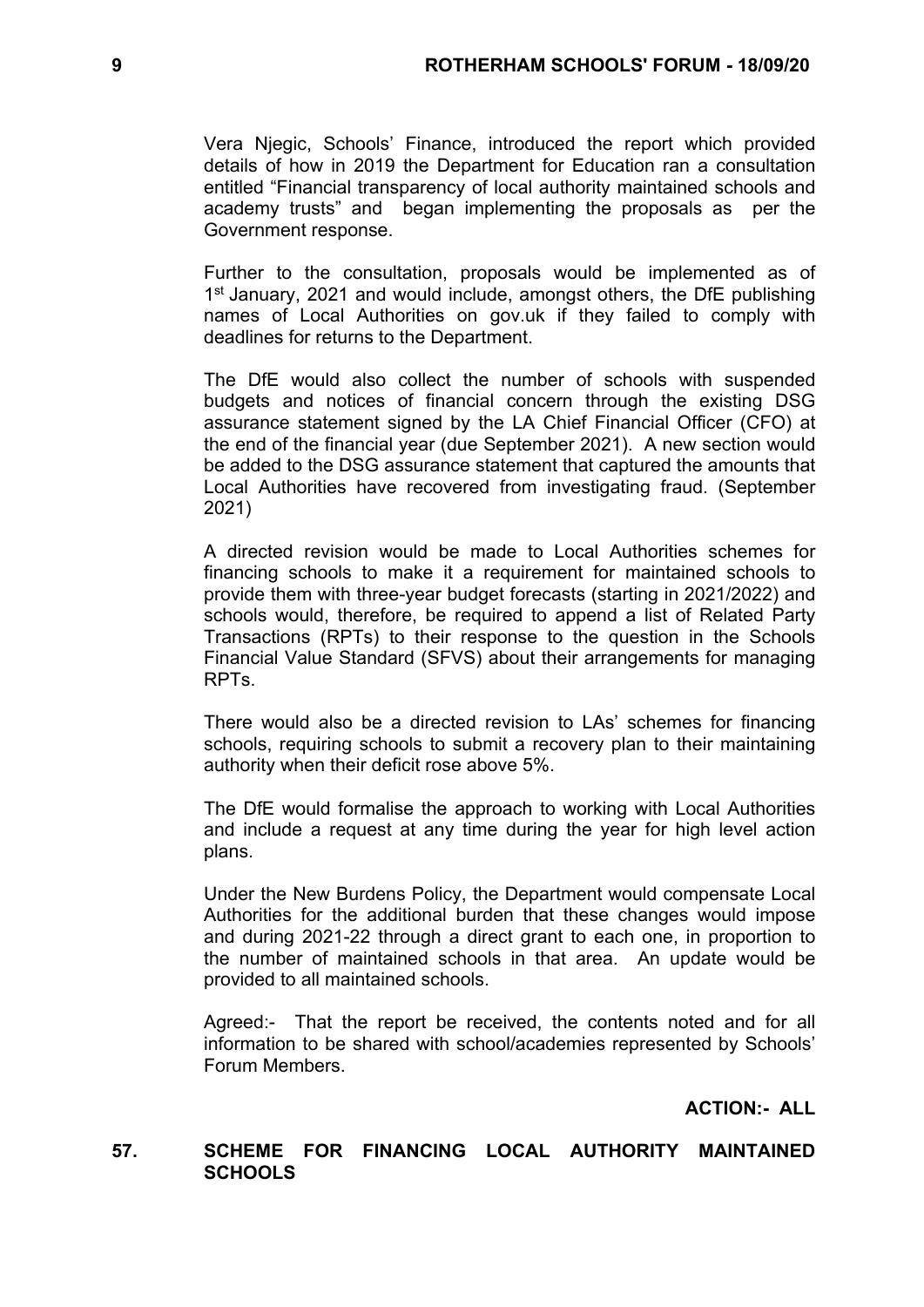The details covering this agenda formed part of the discussion as part of the report above.

### **58. FALLING ROLLS FUND**

Neil Hardwick, Head of Finance for Children and Young People's Service, introduced the report which provided information on the operational guidance on falling roles funding.

This funding if approved by Schools Forum after consultation with schools allowed Local Authorities to set aside schools block funding. The fund to support good and outstanding schools with falling rolls, where local planning data showed that the surplus places would be needed within the next three financial years.

The Falling Rolls Funds is ring-fenced and operated in a similar way to the Growth Fund, in the sense that both maintained schools and academies are top sliced for the cost of the Fund and both were eligible to receive support through it.

Criteria for allocating falling rolls funding should contain clear objective trigger points for qualification and a clear formula for calculating allocations.

Discussion ensued on the rationale and validation of the criteria and eligibility of schools and how legitimate approval checks would be made. Guidance on the Fund would be circulated and form part of the consultation.

It was suggested that as part of the consultation on how this Fund could be established, a Sub-Group be arranged and the details shared further.

Agreed:- (1) That the report be received, the contents noted and for all information to be shared with school/academies represented by Schools' Forum Members.

(2) That a Sub-Group be arranged and the Fund on how it could be established and operated in Rotherham be considered.

### **ACTION:- ALL/Vera Njegic**

#### **59. PRIOR ATTAINMENT - FUNDING FORMULA FACTOR**

Vera Njegic, Schools' Finance, introduced the briefing note which provided some guidance and definition of the funding formula factor for prior attainment at both primary and secondary level.

Since 2017 to 2018, the DfE have weighted the low prior attainment factor for some secondary year groups so that those who have sat the more